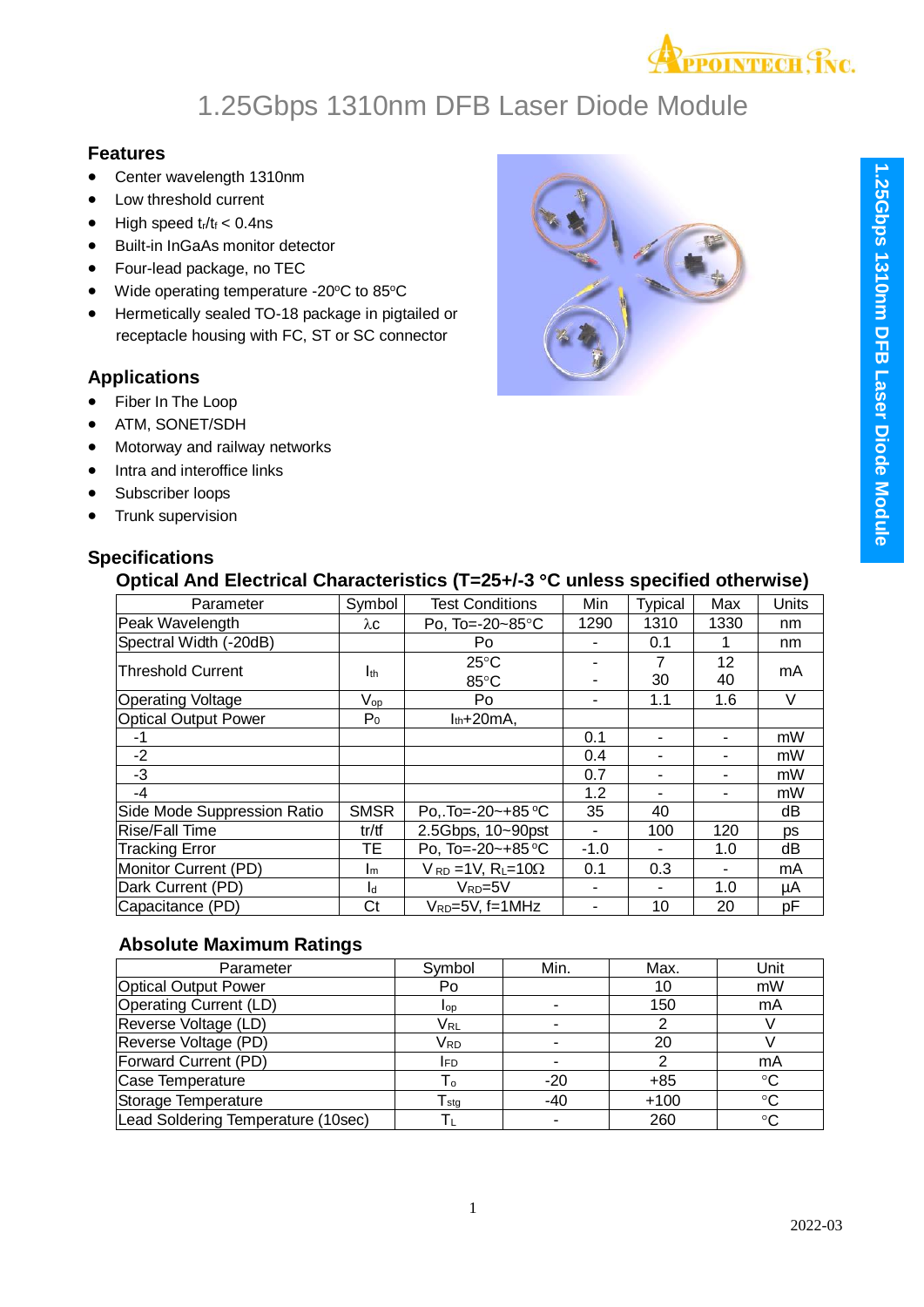

### **Ordering Information**



#### **Pin Connections**

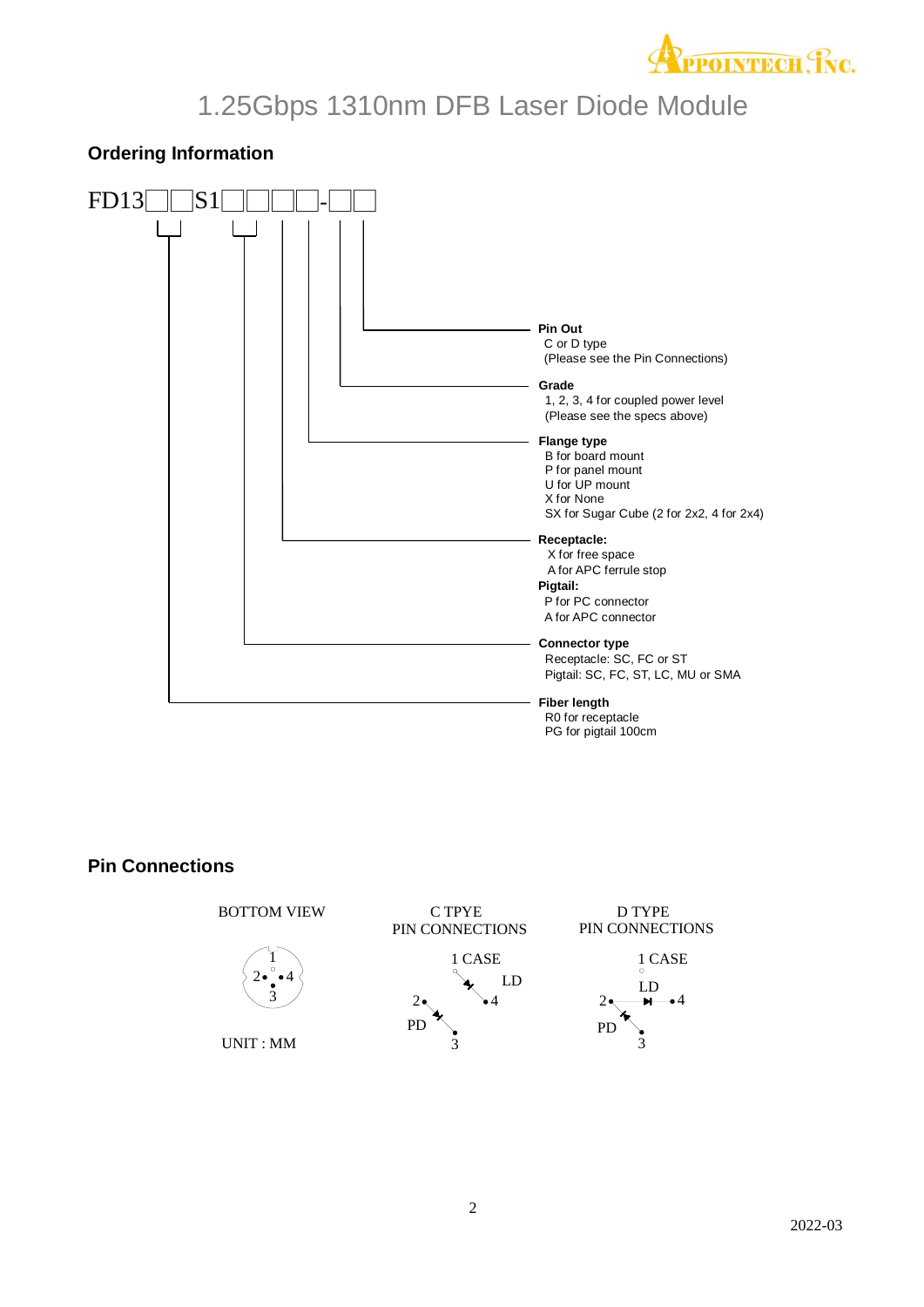

**Dimension** Pigtail Type

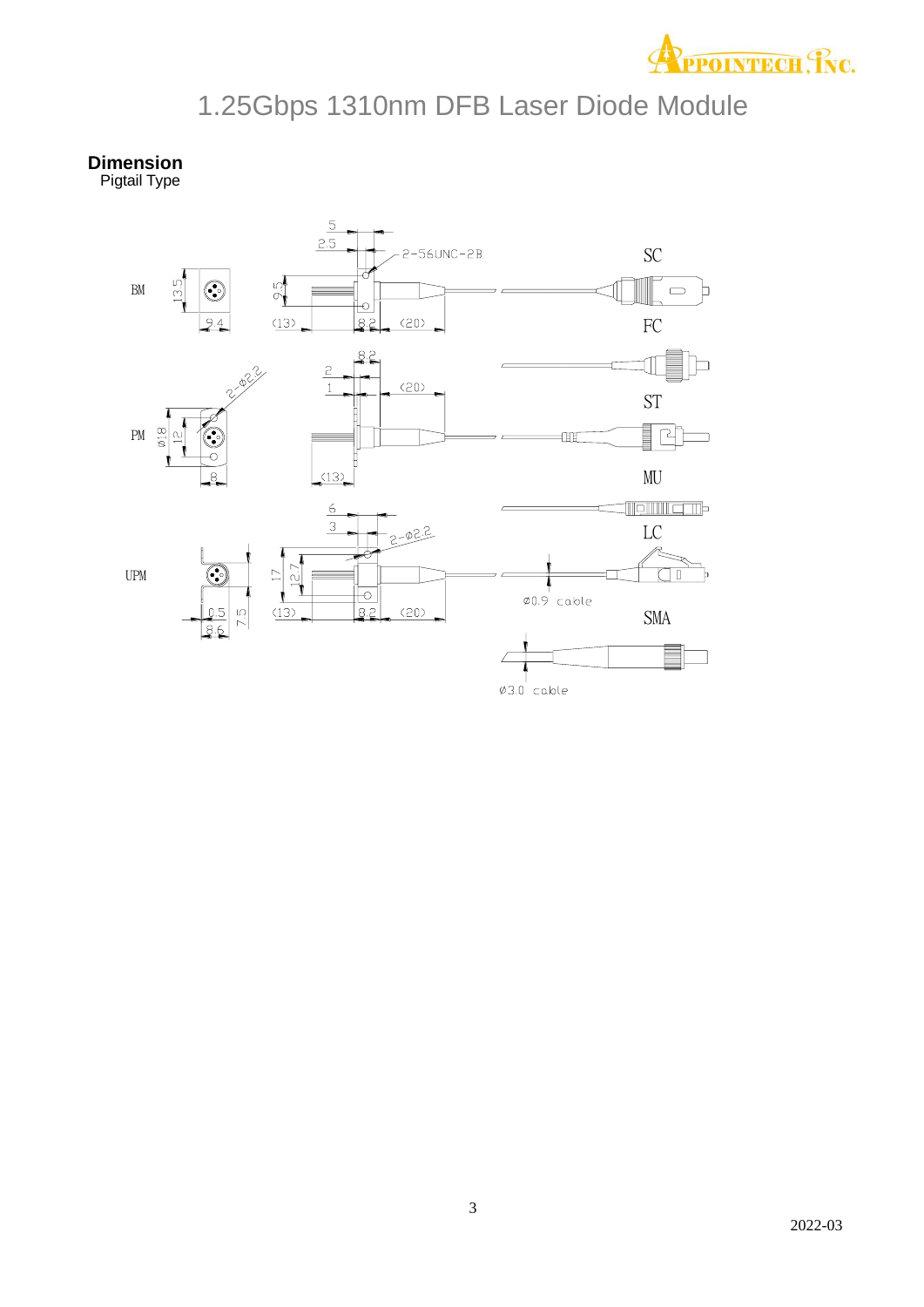

Receptacle Type

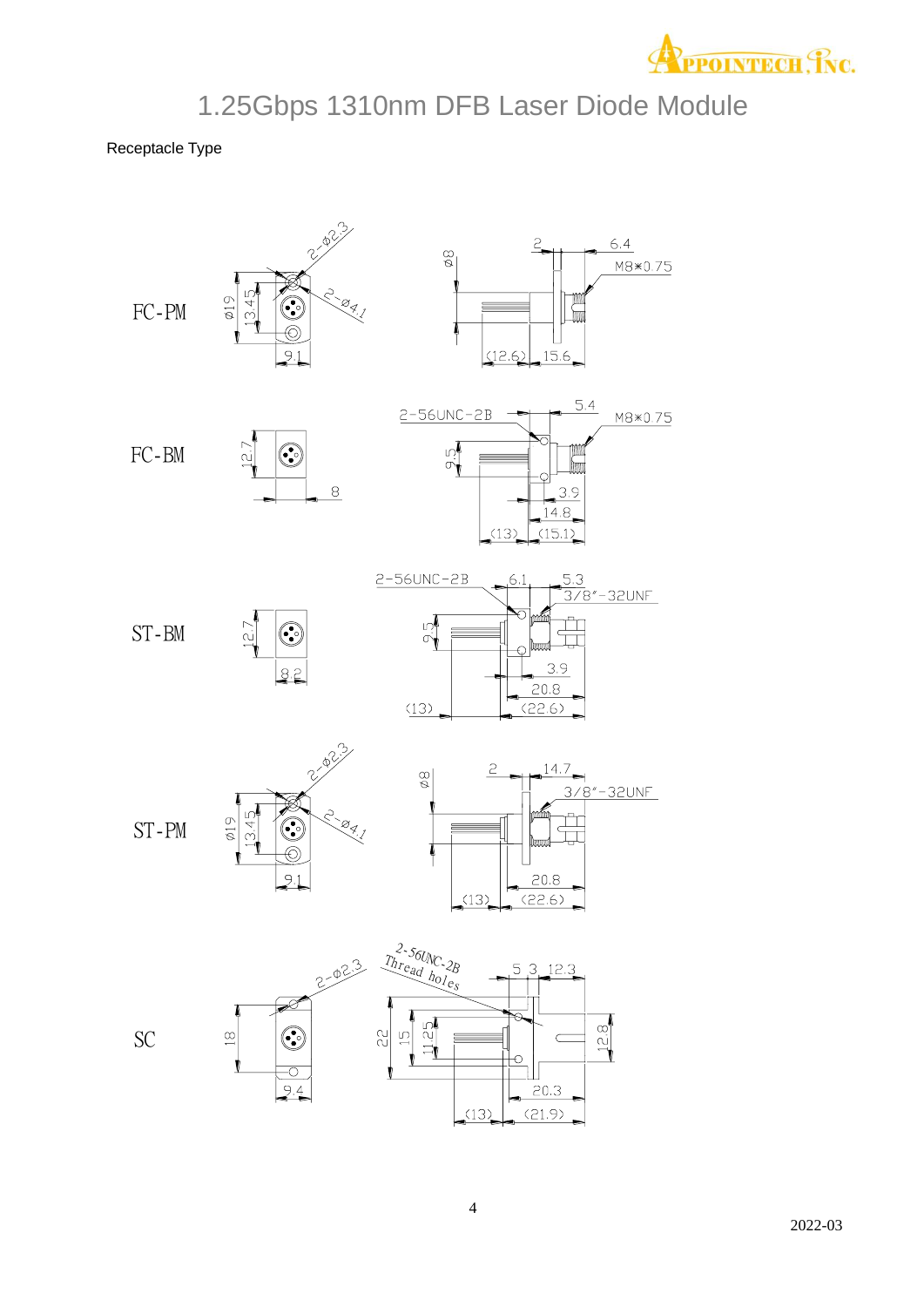

Sugar Cube (ST) Unit:mm



Sugar Cube (SC)



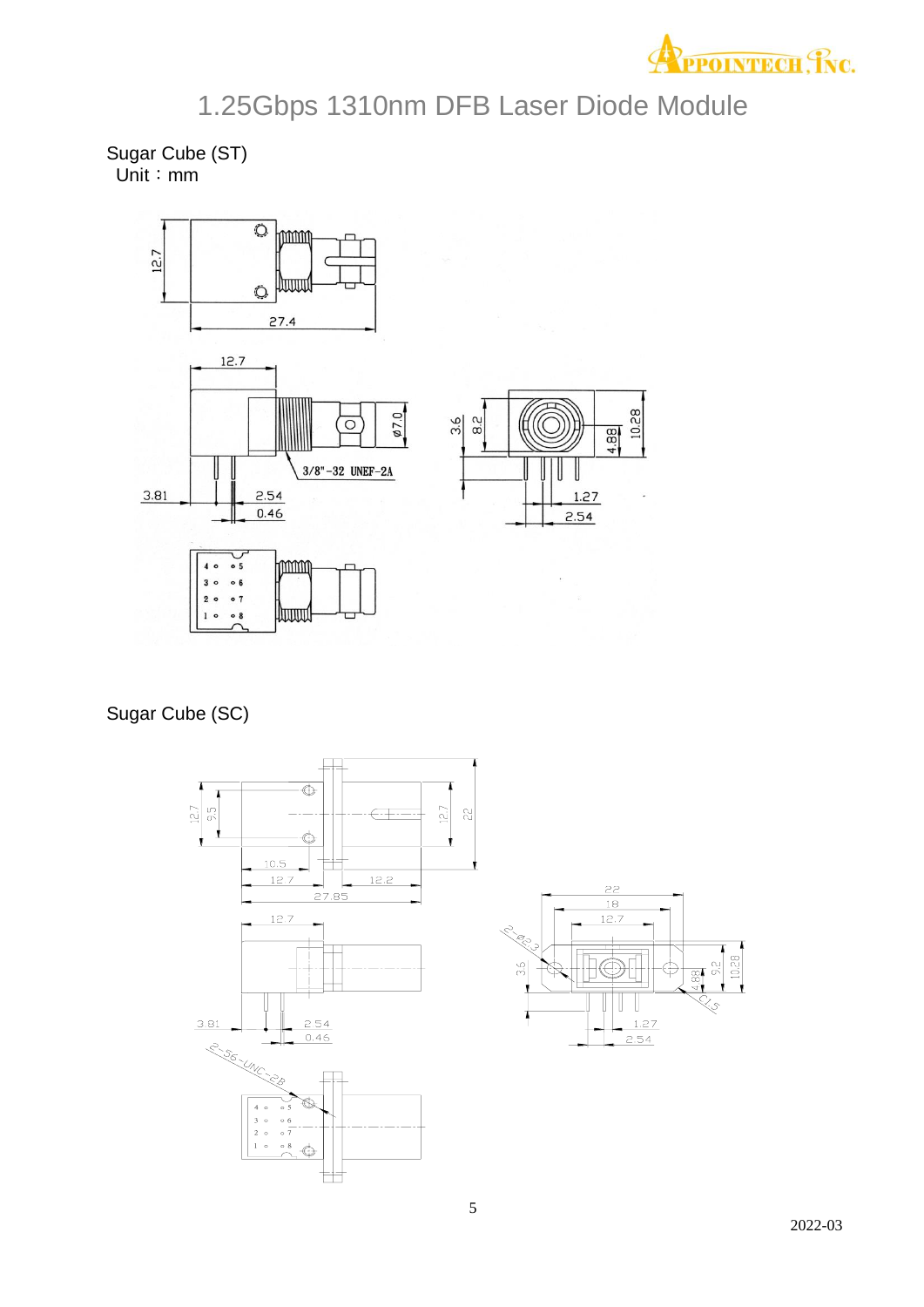

Sugar Cube (FC)





|  |  | 2x4 Pin Connections: |  |
|--|--|----------------------|--|
|--|--|----------------------|--|

### **Pin Connections (Type A)**

| PIN No. | <b>FUNCTION</b> |
|---------|-----------------|
|         | NС              |
| 2       | LD ANODE        |
| 3       | LD CATHODE      |
|         | NC              |
| 5       | <b>NC</b>       |
| 6       | <b>LD ANODE</b> |
|         | <b>LD ANODE</b> |
|         | NC.             |

### **Pin Connections (Type B)**

| PIN No. | <b>FUNCTION</b>        |
|---------|------------------------|
|         | <b>NC</b>              |
| 2       | <b>NC</b>              |
| 3       | LD Cathode (LD-)       |
|         | <b>NC</b>              |
| 5       | <b>NC</b>              |
| 6       | LD Anode (LD+), PD-    |
|         | Monitor PD Anode (PD+) |
|         | NC.                    |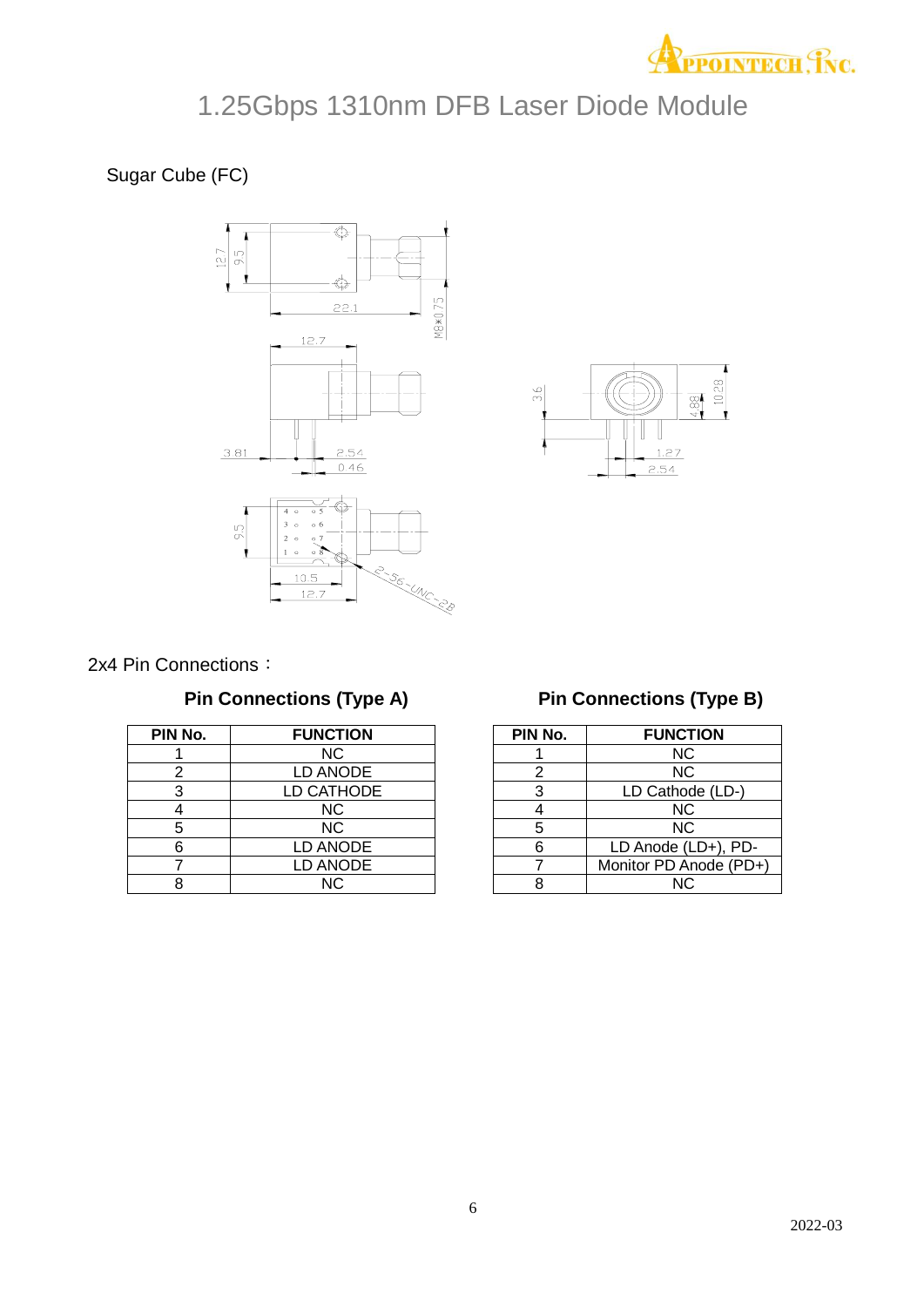



2x2 Pin Connections:

| <b>PIN</b> | <b>FUNCTION</b> |
|------------|-----------------|
|            | <b>ANODE</b>    |
| 2          | <b>CATHODE</b>  |
| 3          | <b>ANODE</b>    |
|            | <b>ANODE</b>    |